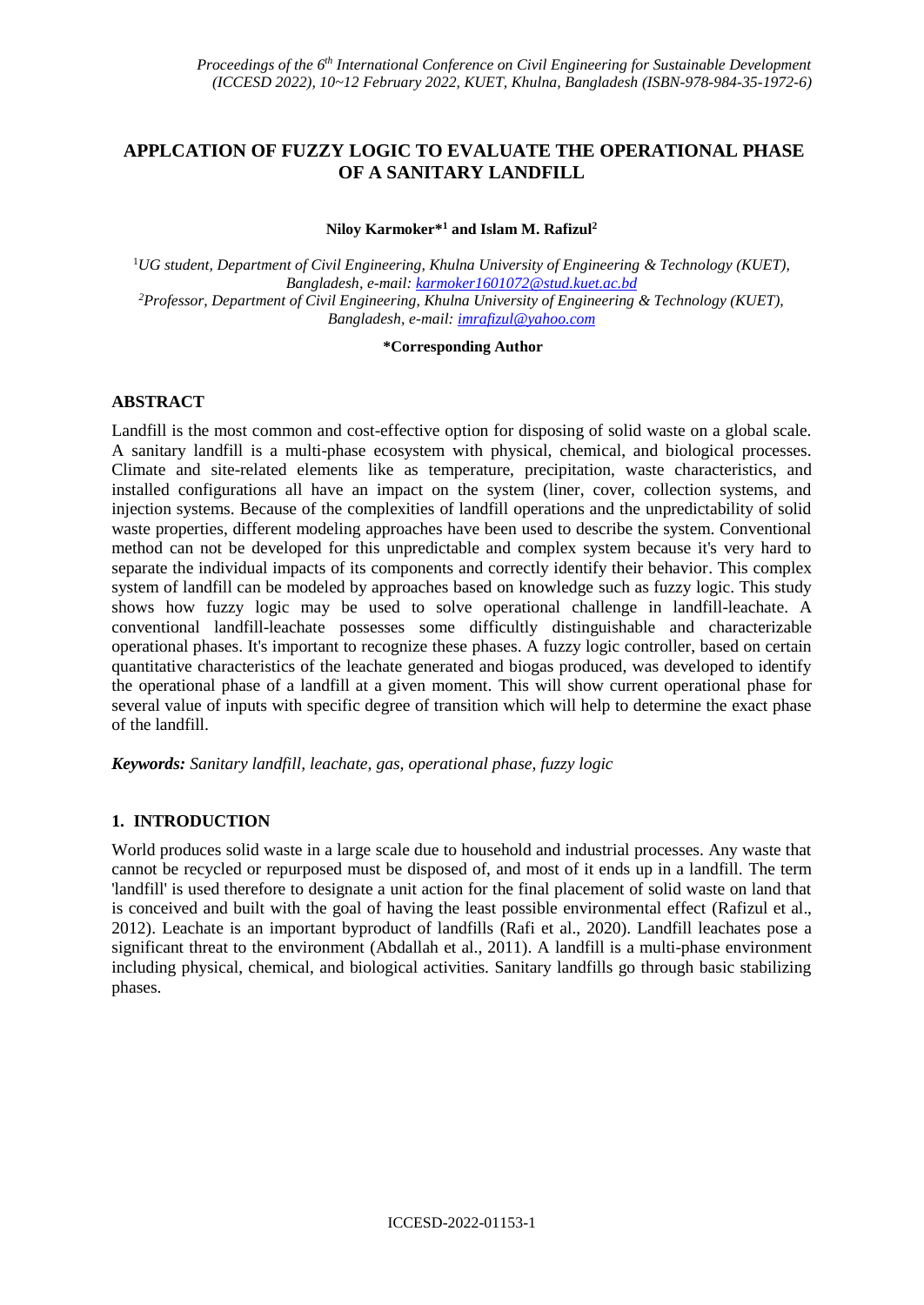

Figure 1: Operational Phases of waste degradation in landfill (Kim et al., 2003)

Figure-1 demonstrates the key characteristics of the waste degradation phases in terms of gas (volume and component) and leachate (quality parameters). The degradation of solid waste can be divided into two main process. The first one is called aerobic phase(phase-1) and the another phase is called anaerobic phase which is comprised of transition (phase-2), acid formation(phase-3), methane generation(phase-4), maturation(phase-5). Increasing the methane generation time is a better strategy to minimize landfill gas's greenhouse gas effect. In the sense of a control instrument, a lysimeter is a simulated version of landfill. The term lysimeter is derived from two Greek words: "Lusis," which indicates "Solution," and "Metron," which indicates "Measure" (Rafizul et al. 2009). Solid waste is usually disposed in an unregulated way into open dumps in underdeveloped countries like Bangladesh, without processes like leachate collecting or treatment facilities. The use of a large number of spatially dependent parameters that cannot be adequately specified in the face of data uncertainty is common in attempts to develop models that represent these complexities. (Zacharof et al., 2004). Furthermore, the variability of waste properties makes determining the individual and simultaneous impact of multiple system factors more difficult. We mostly have information of the inputs and outputs, but the method is so complicated that it is impossible to grasp and apply to create a mathematical model (Garg et al., 2014). Soft computing approaches, notably fuzzy logic, were applied to improve models for system factors such as biogas generation (Abdallah et al., 2009; Zadeh, 2008), and leachate quality (Rendra et al., 2007). The logic on which fuzzy control is built, fuzzy logic, is considerably closer in spirit to human thought and ordinary language than classical logical systems (Lee, 1990). When enough knowledge and information are available, fuzzy logic, which uses linguistic set of rules to capture the understand of experienced human operators, has proven to be a consistent and effective remedy for solving a complex and ill-defined methods like those confronted in landfill operation. This study represents the application of fuzzy logic for evaluation and landfill operation optimization. The Phase Calculator is a fuzzy logic controller (FLC) was developed to identify the present operational phase of landfill. Determining the present operational phase is important since bacterial populations fluctuate considerably over the landfill's lifetime, as do the environment for its optimal growth (Abdallah et al., 2009). The goal of this study is to use FL's modelling capabilities to create a knowledge-based controller which meets the same goal while taking unpredictability into account, and with less and easier-to-determine input variables.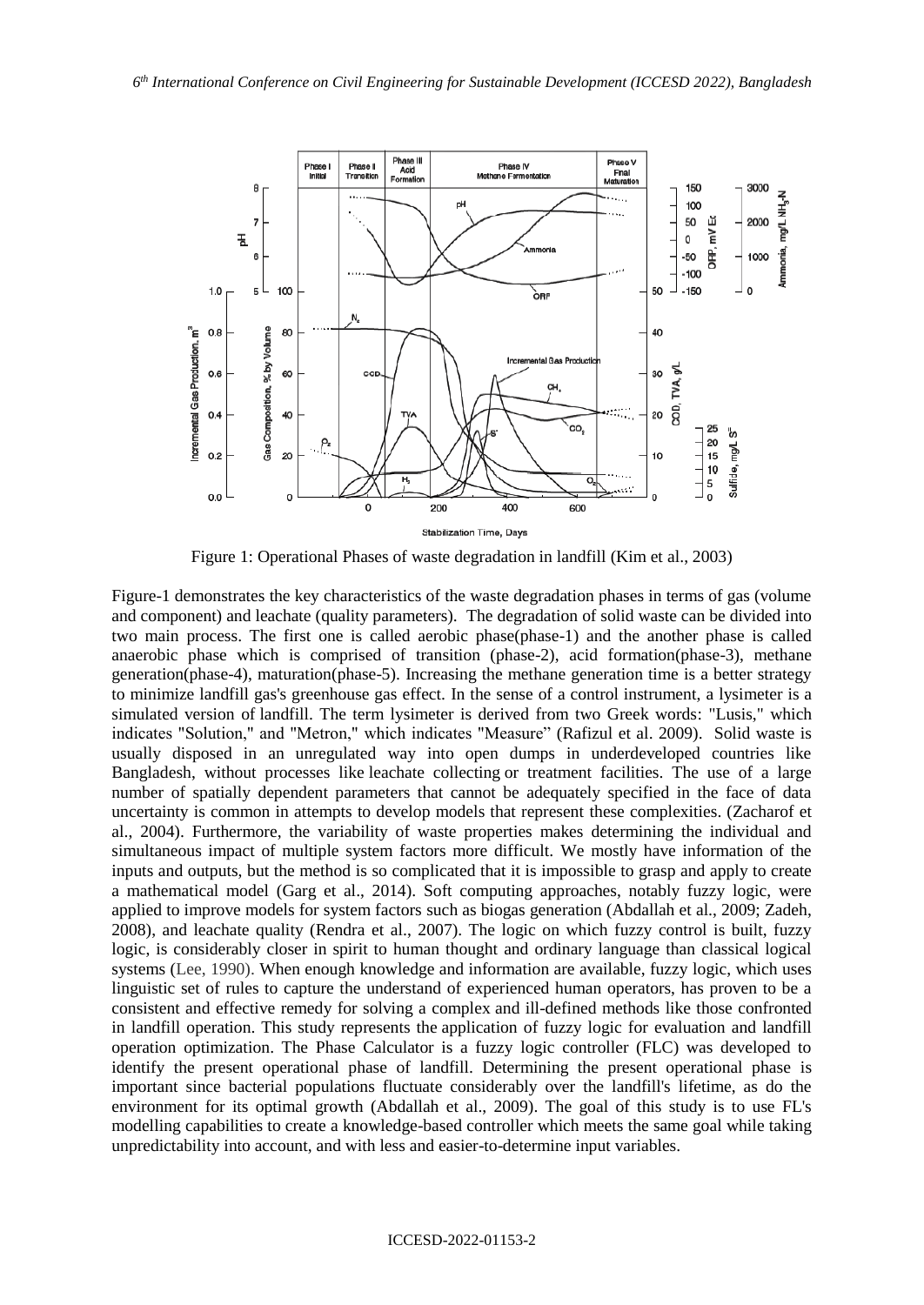*6 th International Conference on Civil Engineering for Sustainable Development (ICCESD 2022), Bangladesh*

## **2. METHODOLOGY**

A fuzzy logic controller was designed to evaluate the operational phase of constructed sanitary landfill lysimeter at KUET campus. To this attempt, gas composition in terms of  $CH<sub>4</sub>$  and  $CO<sub>2</sub>$  as well as leachate concentration such as pH, COD, and NH<sub>4</sub>-N were considered. Overall methodology of this study are hence discuss in the following sub-headings.

## **2.1 Selection of Input and Output Variables**

This model was constructed based on multiple input and single output. Leachate's pH, percentage of methane gas of the gas produced from the landfill %CH4, chemical oxygen demand COD, percentage of carbon dioxide gas of the gas produced from the landfill %CO2, and ammonia produced in the landfill (NH4-N) are selected as input variables and current phase is selected as output (Figure 2). Data was collected from a constructed sanitary landfill lysimeter at KUET campus.



Figure 2: Input and output variables

## **2.2 Fuzzy Interference System Design**

After selecting the input and output variables, the data base is built containing all well defined membership functions with proper linguistic terms called fuzzy set for both input and output variables for necessary data mapped in defined range named as fuzzification (Lee, 1990). The linguistic term is selected based on the collected data from the constructed sanitary landfill lysimeter. A membership function μ<sup>A</sup> depends on the degree of truth of a fuzzy set A, which depends on the degree to which it belongs to the set, is expressed by a real integer in the span [0, 1] (Nafis et al., 2000). This is different from conventional numerical sets where an element either belongs or does not belong to a particular set usually called 1 or 0, namely true or false. µBut in fuzzy set, the degree of truth can be known. There are different membership functions having different shapes such as trapezoidal(trapmf), triangular(trimf),gaussian(gaussmf) etc. Triangular and trapezoidal membership functions were used here only where the most probable interval represents the uncertainty in each variable (i.e., the range where the membership degree is equal to 1.0) and the widest possible range (i.e., the range where the membership degree is equal to 0.0) which are shown in Figure 3 and Figure 4. In a trapezoidal fuzzy set, the membership value of an element x may be expressed as follows:

$$
\mu_A(x) = \begin{cases}\n\frac{(x-a)}{(b-a)}, a \le x \le b \\
1, b \le x \le c \\
\frac{(x-d)}{(c-d)}, c \le x \le d \\
0, x \ge d \text{ or } x \ge d\n\end{cases}
$$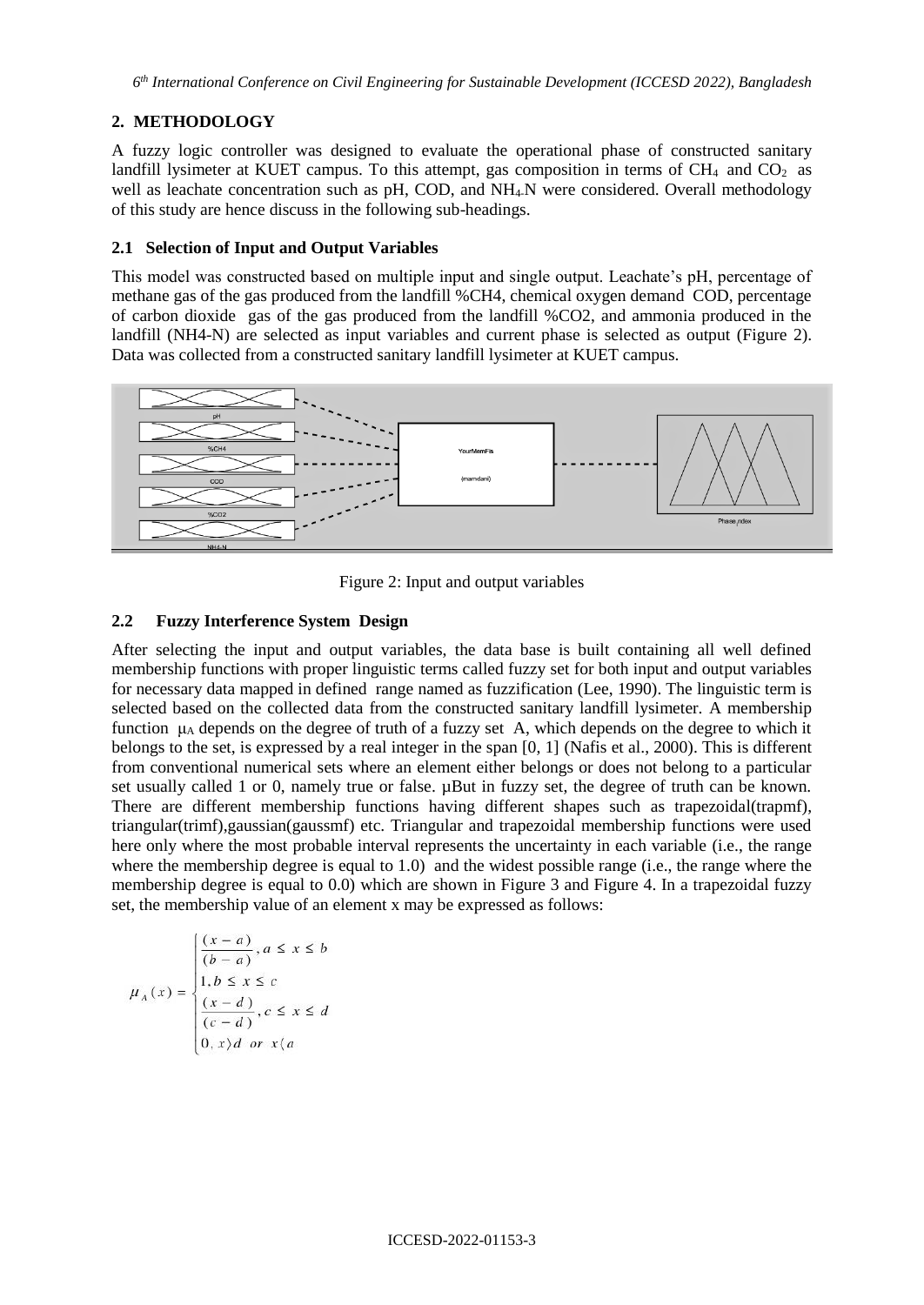

Figure 3: Representation of trapezoidal membership functions

In a triangular fuzzy set, the membership value of an element x may be expressed as follows:



Figure-4: Representation of triangular membership functions

The membership functions (MF) of the fuzzy sets applied as values for every system variable are defined in the database.

Figure 5 illustrates the MFs that have been established for a sample input (pH) which is ranged between 3 to 8. The membership functions for pH are defined as low(L), neutral(N), and high(H) .



pH Range

Figure 5: Membership function for pH

The fundamental phases of solid waste decomposition defined the 'Phase Index' variables as aerobic, transition, acid formation and methane generation which is ranged between 1 to 3, defined in Figure 6.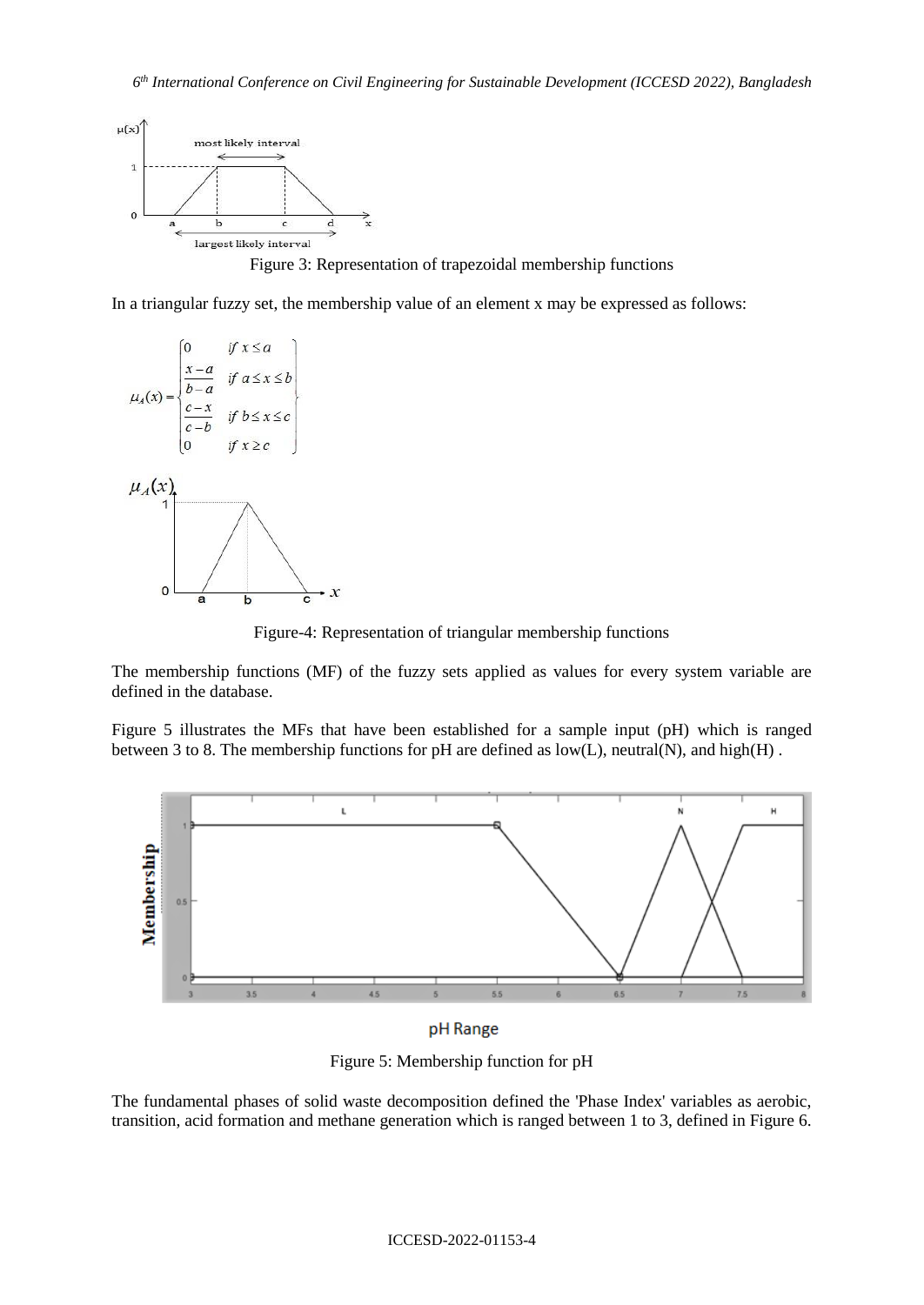

Range Figure-6: Membership function for Phase index

In the Table1 all the membership functions for every input variables are defined with their linguistic terms.

| <b>Variable</b>      | <b>Linguistic term for Fuzzy</b><br>set | <b>Type</b> | <b>Parameters</b> |          |                   |       |
|----------------------|-----------------------------------------|-------------|-------------------|----------|-------------------|-------|
|                      |                                         |             | $\boldsymbol{a}$  | b        | $\mathcal{C}_{0}$ | d     |
| pH                   | Low $(L)$                               | Trapezoidal | 3                 | 3        | 5.5               | 6.5   |
|                      | Neutral $(N)$                           | Triangular  | 6.5               | 7        | 7.5               |       |
|                      | High(H)                                 | Trapezoidal | 7                 | 7.5      | 8                 | 8     |
| $\%$ CH <sub>4</sub> | Zero $(Z)$                              | Triangular  | 0.00              | 0.00     | 10                |       |
|                      | High(H)                                 | Trapezoidal | 10                | 40       | 65                | 65    |
| <b>COD</b>           | Low (L)                                 | Triangular  | 0                 | $\theta$ | 2500              |       |
|                      | Intermediate (I)                        | Triangular  | 2500              | 6250     | 10000             |       |
|                      | High(H)                                 | Trapezoidal | 8000              | 10000    | 12000             | 12000 |
| % $CO2$              | Low $(L)$                               | Trapezoidal | $\Omega$          | $\Omega$ | 15                | 20    |
|                      | Intermediate (I)                        | Triangular  | 15                | 22       | 30                |       |
|                      | High(H)                                 | Trapezoidal | 30                | 35       | 40                | 40    |
| $NH_4-N$             | Low $(L)$                               | Trapezoidal | $\Omega$          | $\Omega$ | 200               | 250   |
|                      | High(H)                                 | Triangular  | 250               | 1000     | 1000              |       |

Table-1: The constructed model's defined fuzzy sets and membership functions for input variables

Then the rule base converts fuzzy input values to fuzzy output values. It is made up of a set of fuzzy rules that describe the system's behavior and replace into mathematical modeling (C.C. Lee 1990). These rules are described as an IF–THEN statement that outlines the action to be taken in response to certain fuzzy inputs. The given rule is an instance of a built fuzzy rule base statement: IF pH is L OR %CH<sup>4</sup> is Z OR COD is I OR %CO<sup>2</sup> is I OR NH4-N is L THEN Phase Index is Acid Formation, where L, Z, I Stands for low, zero and intermediate respectively. The MAX-MIN fuzzy inference approach was used to calculate a numerical value representing the cumulative effect of all of that was generated by an input value.

Defuzzification happens as the final stage of fuzzy inference. It is the process of converting a fuzzy member into a crisp member or transforming a fuzzy set into a crisp set (Abdallah et al., 2009). It often requires weighing and combining a number of fuzzy sets into a computation that yields a single crisp value as the output. Centroid defuzzification method is used here. The defuzzified value, m, could be computed using this approach as follows:

 $m=\sum_{i=1}^n m i_i c i / \sum_{i=1}^n m i$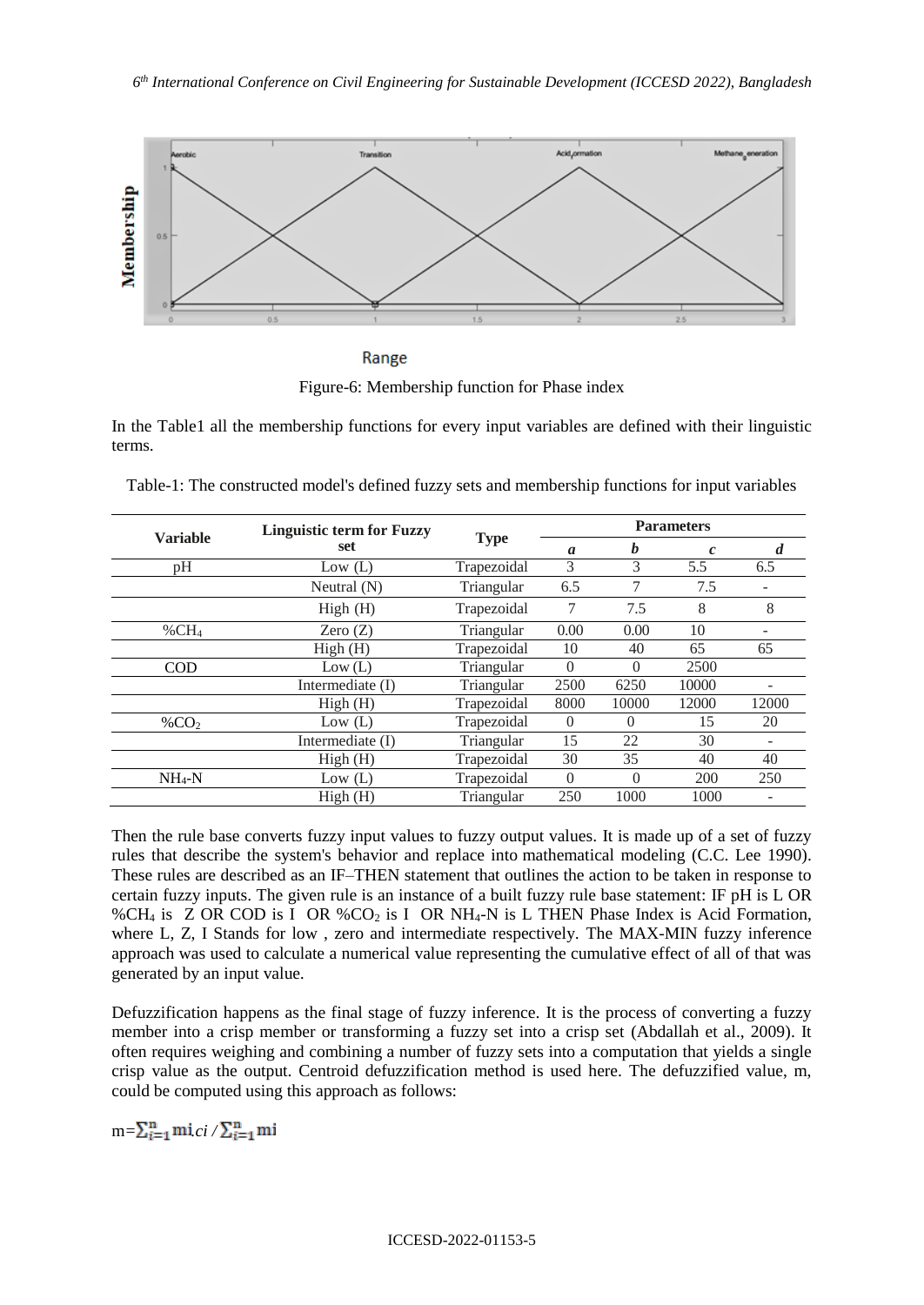Where, n denotes the quantity of rules in total, mi is the degree of the output fuzzy set's (i) membership , is the value linked with the maximum value of output fuzzy set i. The output is a function of all the input factors, and surface plots were constructed to assist visualize the non-linear properties of the Phase Index by altering two variables while the other variables stayed unchanged. This could produce an endless number of response surfaces. However, if the response surfaces are grouped for each couple of inputs, the amount of possible groups of response surfaces equals the combination, C  $(n, 2) = n! / 2! (n - 2)!$  where n is the quantity of input variables. One of the key benefits of the fuzzy logic system is the non-linear change in response strength for varied input variable values (Lee 1990).

### **2.3 Establishment of Model**

The FIS was constructed using the MATLAB<sup>™</sup> R2017a software with the Fuzzy Logic Toolbox.

## **3. RESULT AND DISCUSSION**

#### **3.1 Verification of the model**

The model was built and verified using the data from a constructed sanitary landfill lysimeter at KUET campus. Based on many input data, the Phase Calculator was able to analyse the phase state and find transition zones between phases. When pH is 7.23, %CH4 is 52.4, COD is 6000, NH4-N is 861 then the phase index becomes 1.36 which indicates that the phase is transforming from transition phase to acid formation phase in this study, which is illustrated in Figure-7.



Figure-7: Phase index for different input in rule viewer

#### **3.2 Response Surface of Parameters**

As the value is closer to transition phase that defines the phase is just hast started to transform into acid formation phase. The output Phase Index is an actual value that represents the landfill's precise transitional phase. This feature is extremely useful since it allows the in-situ growth needs of the bacterial population inside the landfill to be determined using interpolation techniques. As a consequence, a safe and smooth transition from one operating phase to the next is possible. Response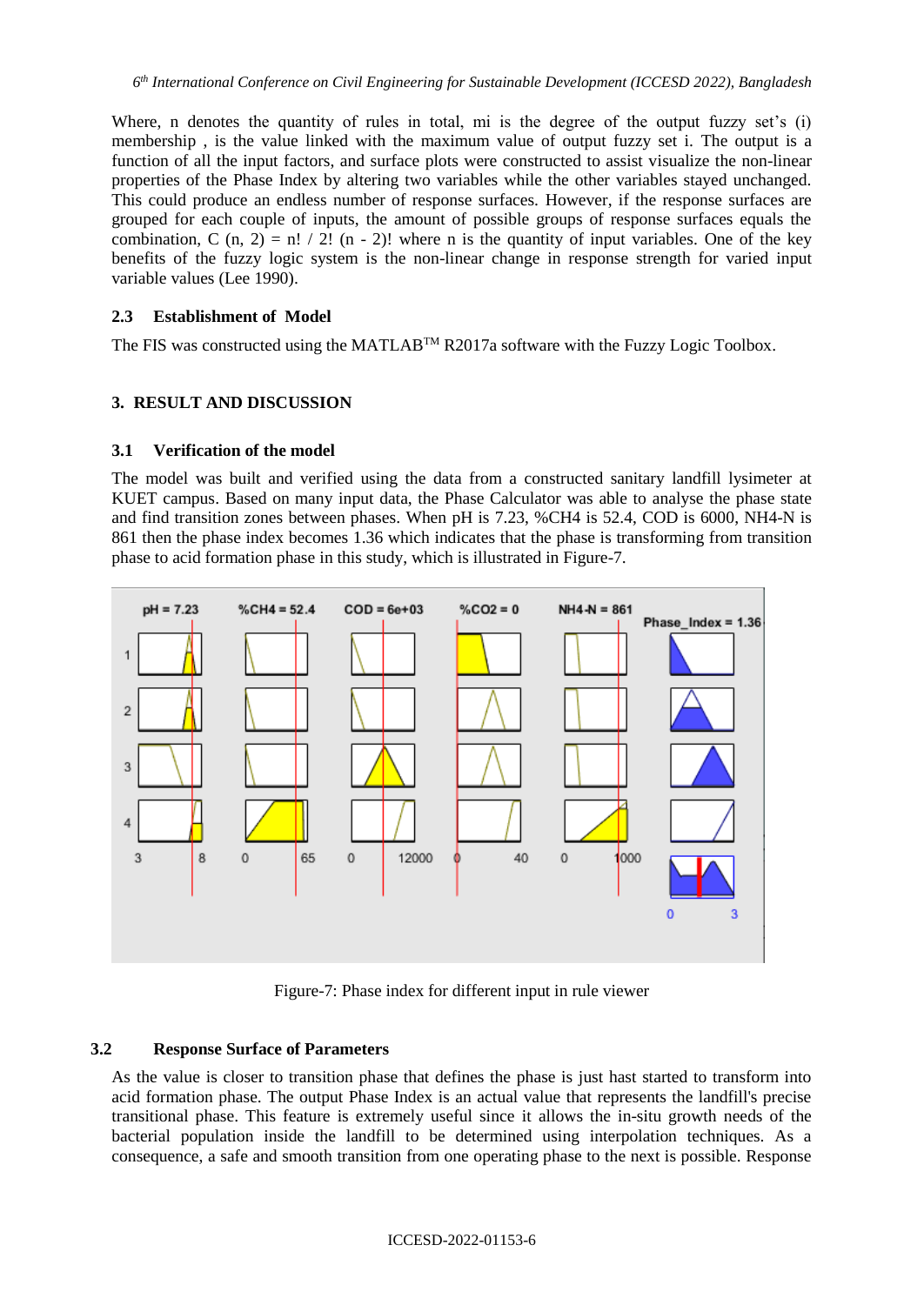surface is the view of predictor factors in order to shift the response in the desired direction (Tanikic` et al., 2016). Response surface for pH and  $\%CO_2$  with phase index is shown in Figure 8.



Figure-8: Response surface for pairs of input variables:  $CO<sub>2</sub>$  and pH

Response surface used to show the result of output with respect to two different variables. Here response variable is Phase index and independant variables are  $\%CO_2$  and pH. Figure-8 shows how operational phase changes with different value of  $\%CO_2$  and pH. Response surface for  $CO_2$  and CH<sub>4</sub> with phase index is shown in Figure-9 which also shows



Figure-9: Response surface for pairs of input variables:  $%CO<sub>2</sub>$  and  $%CH<sub>4</sub>$ 

The 2-dimensional plane where all points that have the equal respone. The figure clearly demonestrates how the operational phase changes with the value of  $%CO<sub>2</sub>$  and  $%CH<sub>4</sub>$ . Response surface for  $CO<sub>2</sub>$  and COD is with phase index is shown in Figure-10 also shows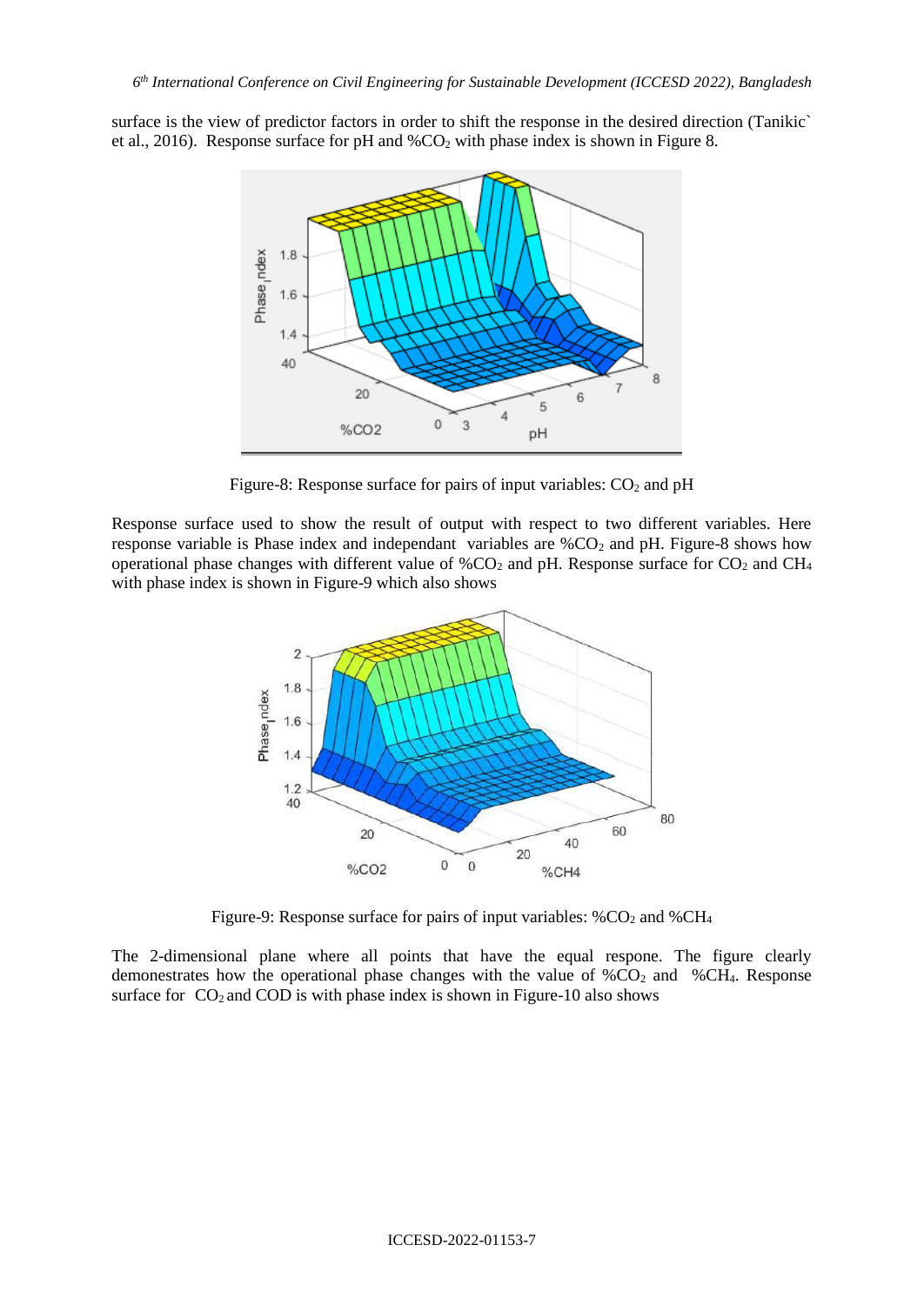

Figure-10: Response surface for pairs of input variables:  $% CO<sub>2</sub>$  and COD

How the phase changes with different values of  $\%CO_2$  and COD. And likely the previous response surfaces explained, for all the defined ranges of  $pH(3-8)$  and  $NH<sub>4</sub>-N(0-1000)$  changes of operational phase is shown in the Figure-11.



Figure-11: Response surface for pairs of input variables:  $%CO<sub>2</sub>$  and COD

## **4. CONCLUSIONS**

A fuzzy logic controller was designed to evaluate its instantaneous operational phase of a landfill at a particular moment using several parameters. The output phase index is a quantitative value of real number which is ranged from 1 to 3 that represents the specific transitioning phase of the landfill. This model helps to predict any transitioning phase with its degree of transition. If the output value comes between 0 to 1 that means the phase is shifting from aerobic phase to transition phase. Output value between 1 to 2 means the phase is shifting from transitional to acid formation. The closer value to 2 indicates the pahse is closer to acid formation and the closer value to 1 indicates the phase is just started shifting towards acid formation. Similarly for the value of output 2 to 3 indicates the shifting phase of methane formation from acid generation.